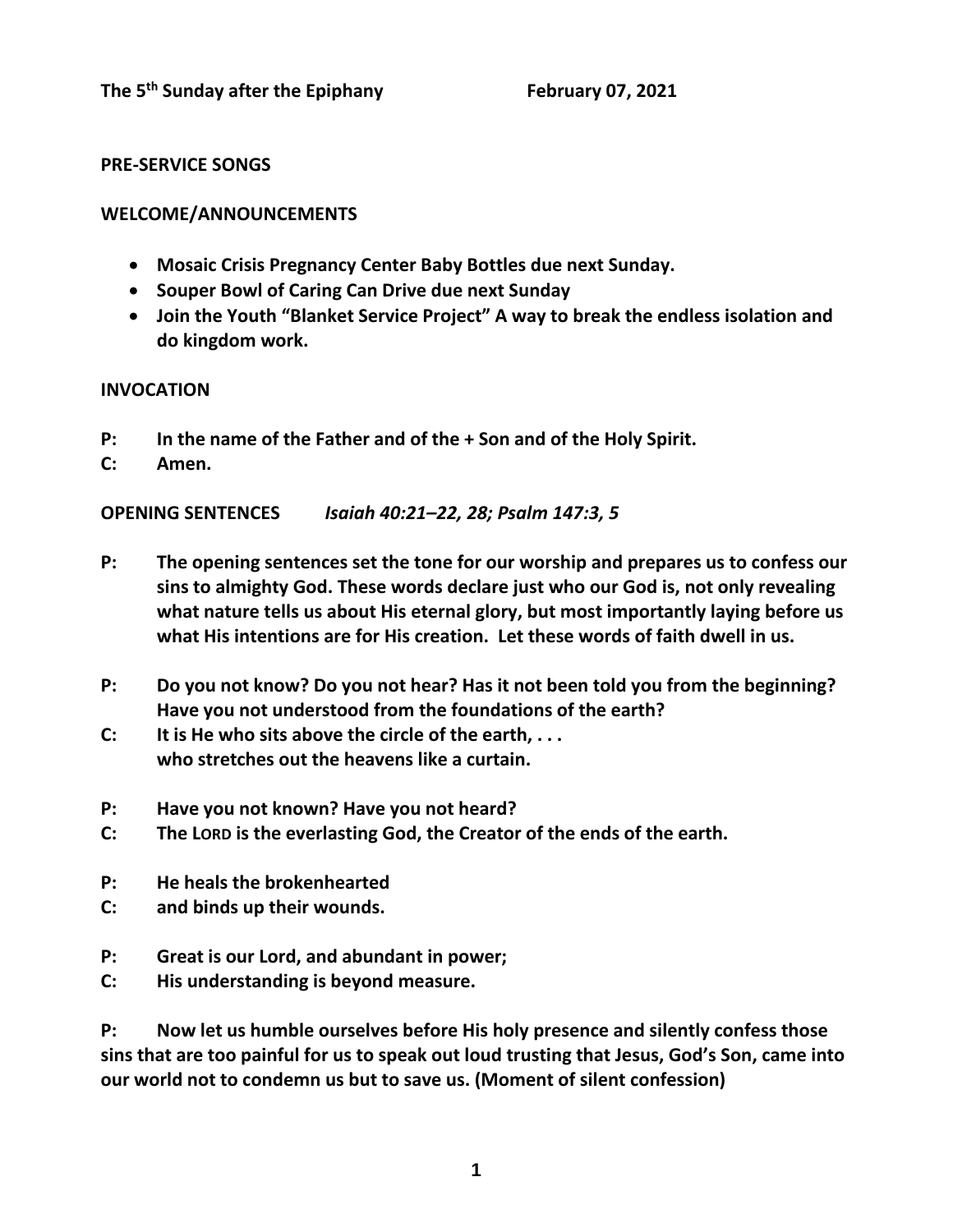- **P: O God, You have come to call us to repentance and faith, to salvation and life. We come before You to confess and repent of our sins.**
- **C: Lord, have mercy.**
- **P: For the times we have tried to keep our faith a private concern, failing to be bold witnesses to others for the sake of Your kingdom, instead seeking Your blessings only for ourselves.**
- **C: Lord, have mercy.**
- **P: For the times we have not loved our neighbors as ourselves and have neglected prayer and concern for the community in need around us and for people throughout the world.**
- **C: Lord, have mercy.**
- **P: For our many faults and failings, for our disobedience to Your commands, for our haphazard and careless crossing the line of righteous freedom to satisfy our own sinful desires, and for our blatant rebellion against Your holy will.**
- **C: Lord, have mercy.**

### **ABSOLUTION**

- **P: Yes, Our heavenly Father is the everlasting God, He is the Creator of the ends of the earth. And yet this all powerful God is He who heals our brokenness and binds up our wounds. This He has provided us through the death and resurrection of His beloved Son Jesus. Receive His healing forgiveness. Believe the Gospel! Your sins are forgiven; In the name of the Father and of the + Son and of the Holy Spirit.**
- **C: Amen. Great is our Lord, and abundant in power;**
- **P: Thanks be to God, His understanding is beyond measure.**
- **C: Amen.**

**SHARING THE PEACE**

**SONG OF PRAISE**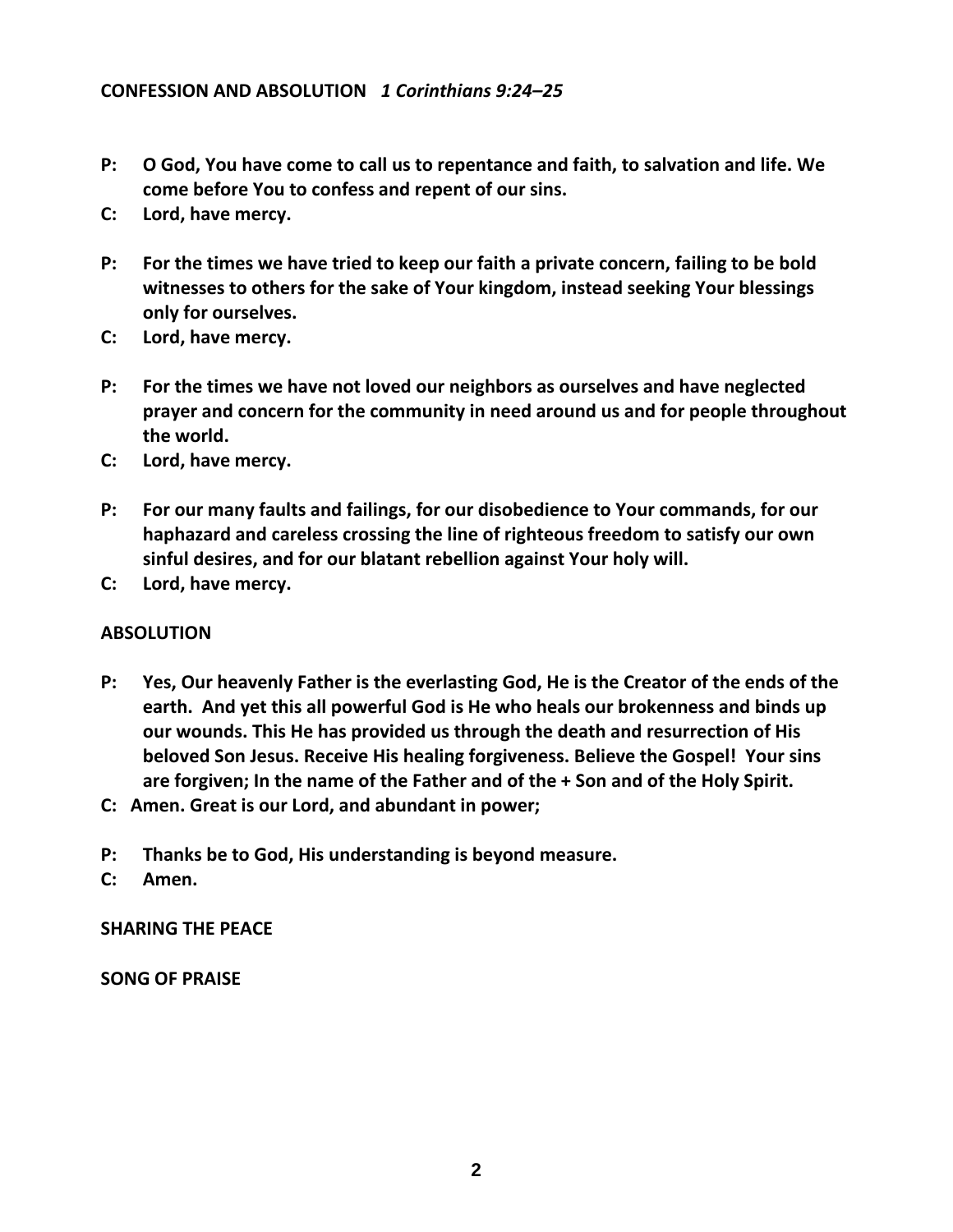#### **PRAYER OF THE DAY**

#### **P: Let us pray.**

**O God, our loving Father, as we run and grow weary and walk and feel faint in this earthly life of trials, troubles, and temptations, raise us up by Your grace that we be invigorated by Your Word and the hope affirmed through Christ's empty tomb; through Jesus Christ, Your Son, our Lord, who lives and reigns with You and the Holy Spirit, one God, now and forever.**

**C: Amen.**

## **OLD TESTAMENT READING***Isaiah 40:21–31*

**(The Lord's understanding is unsearchable.)**

**Do you not know? Do you not hear? Has it not been told you from the beginning? Have you not understood from the foundations of the earth? It is he who sits above the circle of the earth, and its inhabitants are like grasshoppers; who stretches out the heavens like a curtain, and spreads them like a tent to dwell in; who brings princes to nothing, and makes the rulers of the earth as emptiness.**

**Scarcely are they planted, scarcely sown, scarcely has their stem taken root in the earth, when he blows on them, and they wither, and the tempest carries them off like stubble.**

**To whom then will you compare me, that I should be like him? says the Holy One. Lift up your eyes on high and see: who created these? He who brings out their host by number, calling them all by name; by the greatness of his might and because he is strong in power, not one is missing.**

**Why do you say, O Jacob, and speak, O Israel, "My way is hidden from the LORD, and my right is disregarded by my God"?**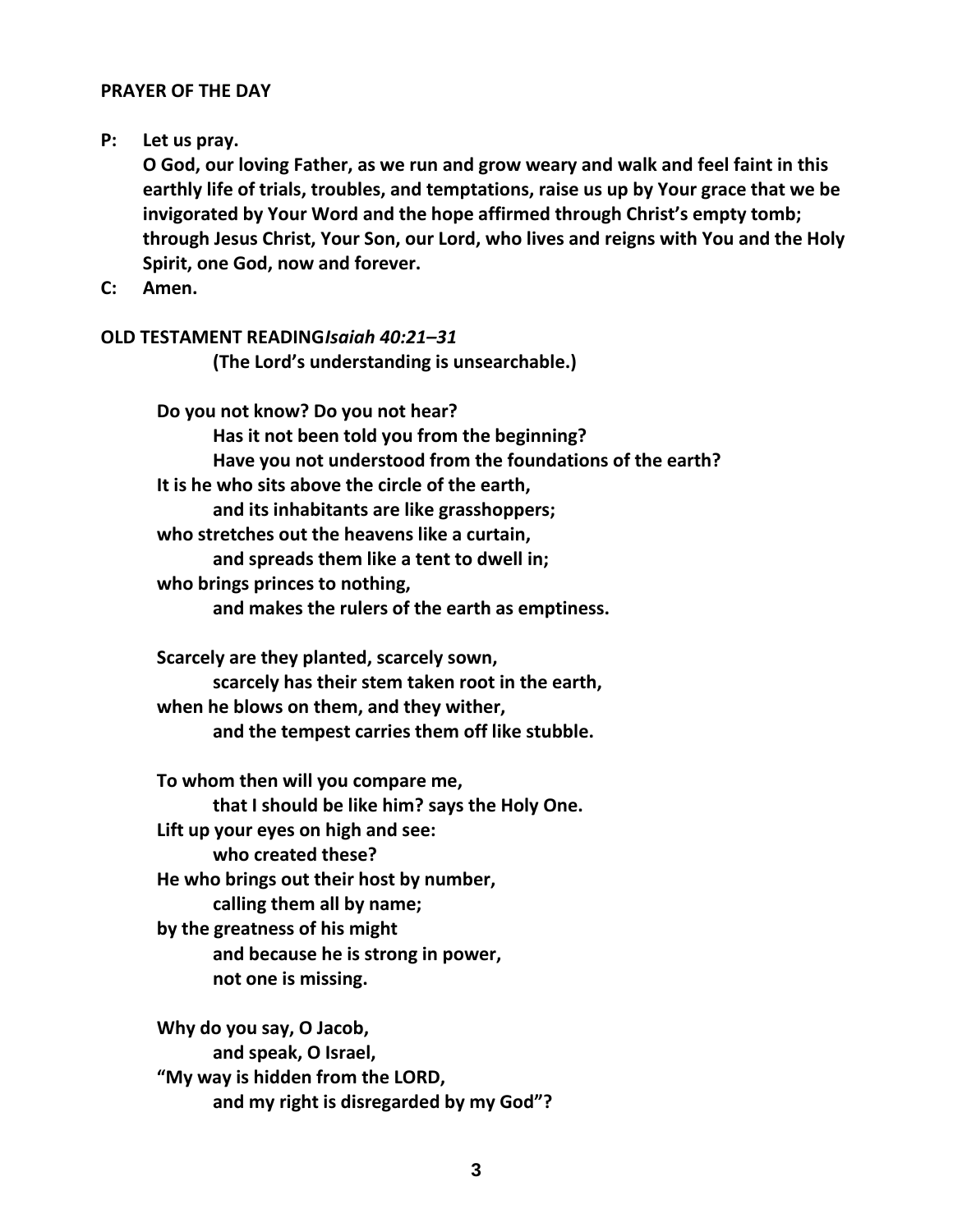**Have you not known? Have you not heard? The LORD is the everlasting God, the Creator of the ends of the earth. He does not faint or grow weary; his understanding is unsearchable. He gives power to the faint, and to him who has no might he increases strength. Even youths shall faint and be weary, and young men shall fall exhausted; but they who wait for the LORD shall renew their strength;**

**they shall mount up with wings like eagles;**

**they shall run and not be weary;**

**they shall walk and not faint.** 

- **L: This is the Word of the Lord.**
- **C: Thanks be to God.**

**EPISTLE** *1 Corinthians 9:16–27* **(Sharing the Gospel with all people)**

**For if I preach the gospel, that gives me no ground for boasting. For necessity is laid upon me. Woe to me if I do not preach the gospel! For if I do this of my own will, I have a reward, but if not of my own will, I am still entrusted with a stewardship. What then is my reward? That in my preaching I may present the gospel free of charge, so as not to make full use of my right in the gospel.**

**For though I am free from all, I have made myself a servant to all, that I might win more of them. To the Jews I became as a Jew, in order to win Jews. To those under the law I became as one under the law (though not being myself under the law) that I might win those under the law. To those outside the law I became as one outside the law (not being outside the law of God but under the law of Christ) that I might win those outside the law. To the weak I became weak, that I might win the weak. I have become all things to all people, that by all means I might save some. I do it all for the sake of the gospel, that I may share with them in its blessings.**

**Do you not know that in a race all the runners run, but only one receives the prize? So run that you may obtain it. Every athlete exercises self-control in all things. They do it to receive a perishable wreath, but we an imperishable. So I do not run aimlessly; I do not box as one beating the air. But I discipline my body and keep it under control, lest after preaching to others I myself should be disqualified.** 

- **L: This is the Word of the Lord.**
- **C: Thanks be to God.**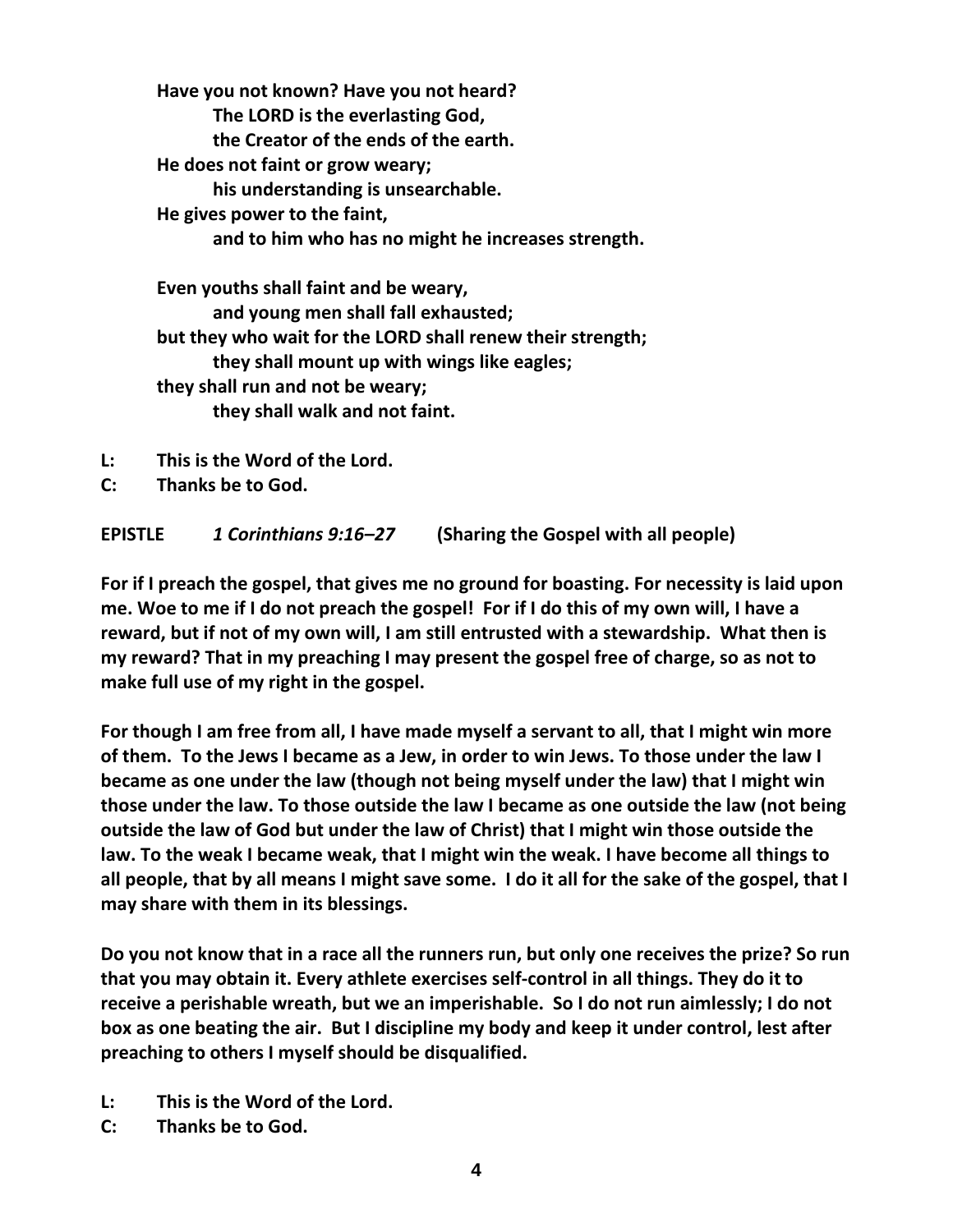**VERSE Psalm 147:2-3**

- **L: Alleluia! The Lord builds up Jerusalem; he gathers the outcasts of Israel.**
- **C: He heals the brokenhearted and binds up their wounds. Alleluia!**

**HOLY GOSPEL** *Mark 1:29–39* **(Jesus, who came for all people, heals many.)**

- **P: The Holy Gospel according to St. Mark, the first chapter.**
- **C: Glory to You, O Lord.**

**And immediately he left the synagogue and entered the house of Simon and Andrew, with James and John. Now Simon's mother-in-law lay ill with a fever, and immediately they told him about her. And he came and took her by the hand and lifted her up, and the fever left her, and she began to serve them.**

**That evening at sundown they brought to him all who were sick or oppressed by demons. And the whole city was gathered together at the door. And he healed many who were sick with various diseases, and cast out many demons. And he would not permit the demons to speak, because they knew him.**

**And rising very early in the morning, while it was still dark, he departed and went out to a desolate place, and there he prayed. And Simon and those who were with him searched for him, and they found him and said to him, "Everyone is looking for you." And he said to them, "Let us go on to the next towns, that I may preach there also, for that is why I came out." And he went throughout all Galilee, preaching in their synagogues and casting out demons.** 

- **P: This is the Gospel of the Lord.**
- **C: Praise to You, O Christ.**

| <b>HYMN No. 398</b>        |                        |                         | "Hail to the Lord's Anointed" (tune LSB 478 The Day of Resurrection) |
|----------------------------|------------------------|-------------------------|----------------------------------------------------------------------|
| <b>SERMON</b>              | "Healing in His Wings" | Mark 1:29-39            | <b>Pastor Matt</b>                                                   |
| <b>CONFESSION OF FAITH</b> |                        | <b>THE NICENE CREED</b> | <b>Please stand</b>                                                  |

**I believe in one God, the Father Almighty, maker of heaven and earth and of all things visible and invisible.**

**And in one Lord Jesus Christ, the only-begotten Son of God, begotten of his Father before all worlds,**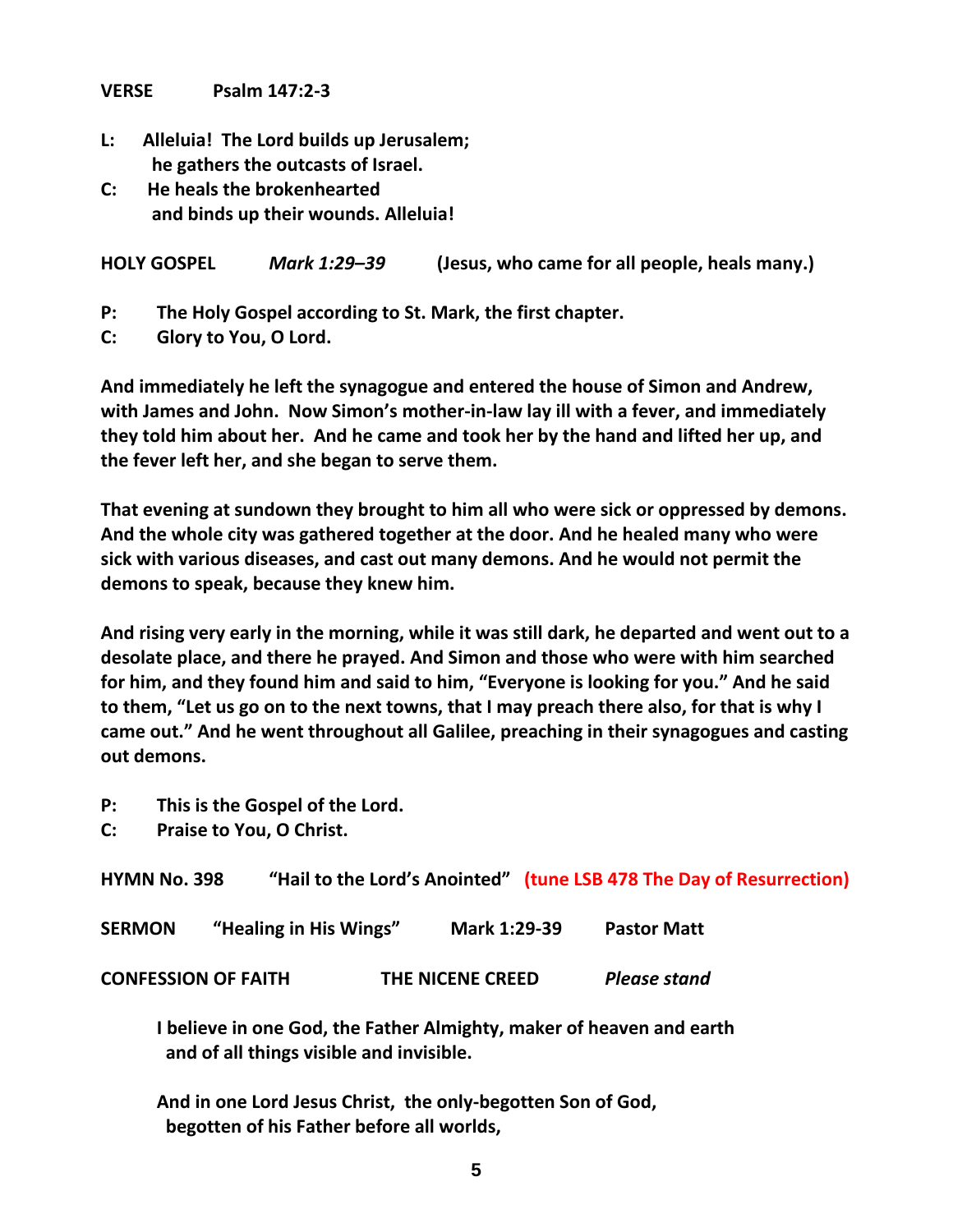**God of God, Light of Light, very God of very God, begotten not made, being of one substance with the Father, by whom all things were made; Who for us men and for our salvation came down from heaven and was incarnate by the Holy Spirit of the virgin Mary and was made man; And was crucified also for us under Pontius Pilate. He suffered and was buried. And the third day rose again according to the Scriptures and ascended into heaven and sits at the right hand of the Father. And he will come again with glory to judge both the living and the dead, whose kingdom will have no end. I believe in the Holy Spirit, the Lord and giver of life, who proceeds from the Father and the Son, who with the Father and the Son together is worshiped and glorified, who spoke by the prophets.**

**And I believe in one holy Christian and apostolic Church,**

**I acknowledge one Baptism for the remission of sins,**

 **and I look for the resurrection of the dead**

 **and the life of the world to come. Amen.**

### **OFFERING**

#### **PRAYER OF THE CHURCH**

### **图 SACRAMENT 图**

#### **PREFACE**

- **P: The Lord be with you.**
- **C: And also with you.**
- **P: Lift up your hearts.**
- **C: We lift them to the Lord.**
- **P: Let us give thanks to the Lord our God.**
- **C: It is right to give Him thanks and praise.**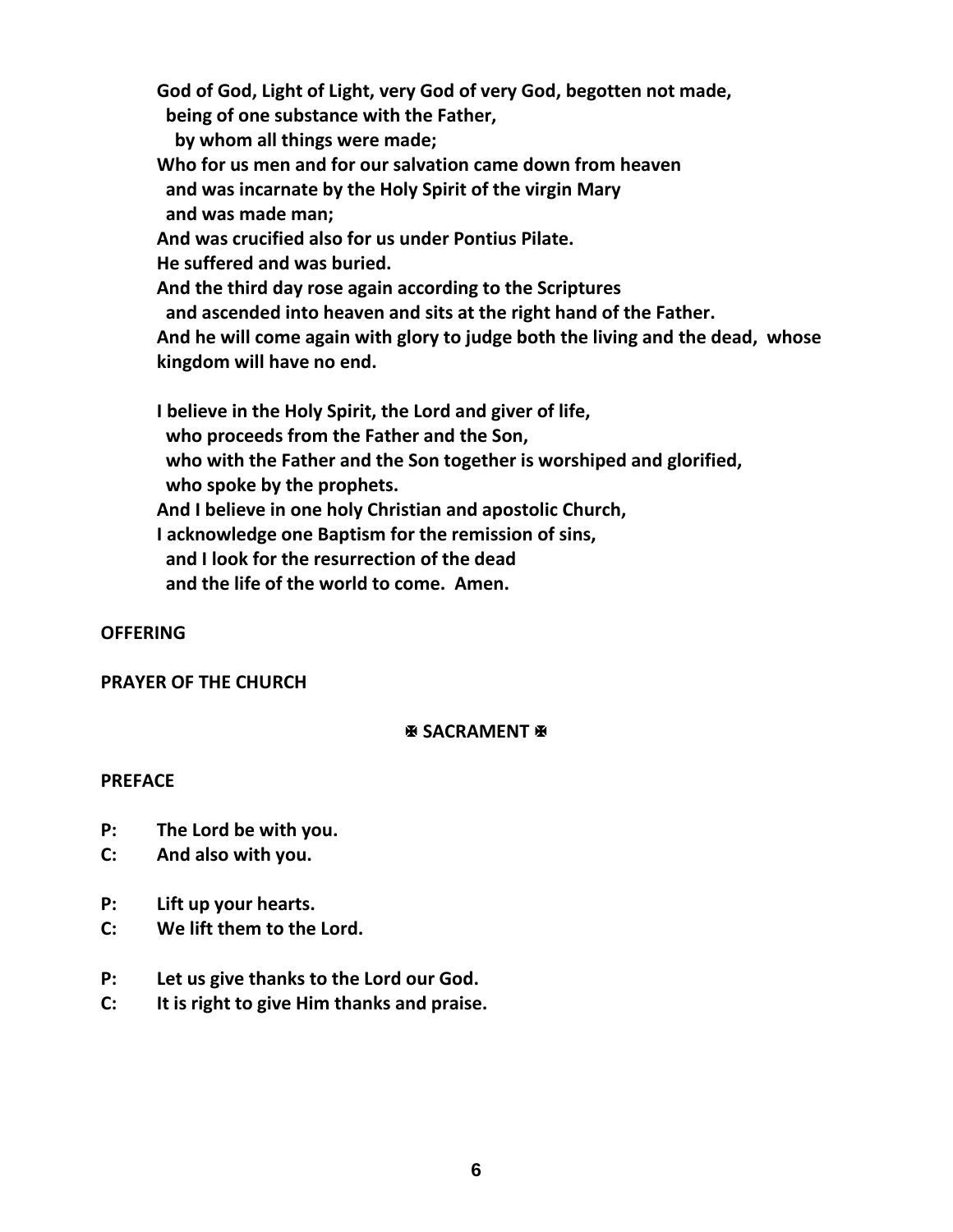#### **PRAYER OF THANKSGIVING**

**P: We thank You, our Father, for that life which You have made known to us by Jesus your Son, by whom You made all things and take care of the whole world. You sent Him to become man for our salvation. You allowed Him to suffer and to die. You raised Him up, glorified Him, and have set Him at Your right hand, and in Him You have promised us the resurrection of the dead.**

**O Lord Almighty, eternal God, gather together Your Church from the ends of the earth into Your kingdom as grain was once scattered, and now has become one loaf. Our Father, we also thank You for the precious blood of Jesus Christ, which was shed for us, and for His precious body, as Himself appointed us, "to proclaim His death."**

**For through Him glory is to be given to You forever.** 

**C: Amen.**

**CANTICLE "Let the Vineyards Be Fruitful" (LSB 955)**

**Let the vineyards be fruitful, Lord, And fill to the brim our cup of blessing. Gather a harvest from the seeds that were sown, That we may be fed with the bread of life. Gather the hopes and the dreams of all; Unite them with the prayers we offer now. Grace our table with Your presence, And give us a foretaste of the feast to come.** 

### **SELF-REFLECTION**

**P: What makes us worthy and prepared to receive this life-giving meal from our Lord? If you can answer the 5 following questions affirmatively, be assured that you are truly worthy and prepared.** 

- **1. Are you baptized in the name of the Triune God, Father, Son and Holy Spirit?**
- **2. Do you know you are a sinner in need of God's grace?**
- **3. Do you believe Jesus died to atone for your sins?**
- **4. Do you believe that God offers His forgiveness through the "real" presence of Jesus, in, with, and under the elements of bread and wine?**
- **5. Do you seek to amend your sinful life?**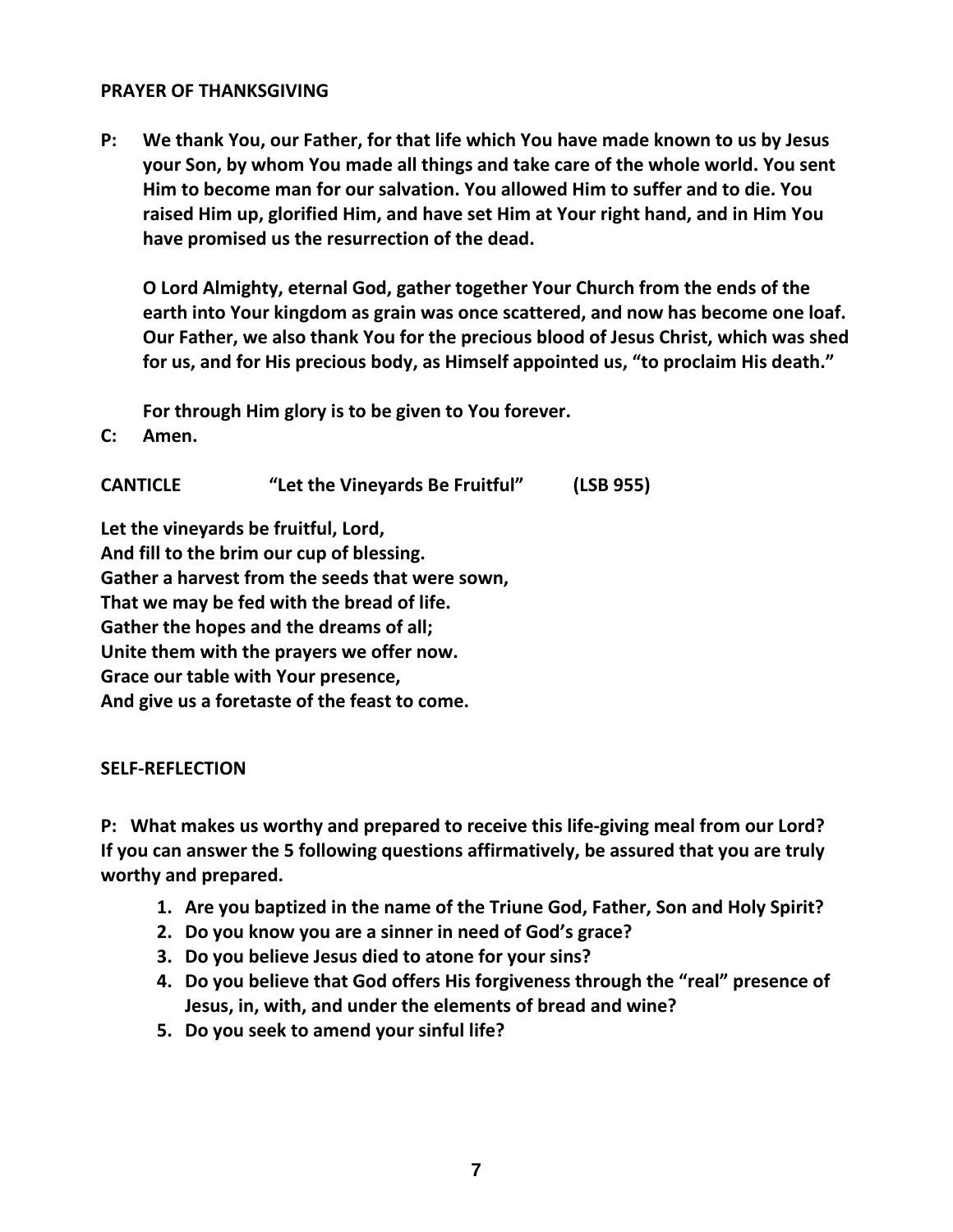**P: Come to the table of the Lord,**

**you who have much faith and you who would like to have more; you who have been to this sacrament often and you who have not been for a long time; you who have tried to follow Jesus and you who have failed. Come, it is Christ who invites us to meet him here.**

**Jesus says to one and all,** 

**'I am the bread of life; whoever comes to me will never be hungry, and whoever believes in me will never be thirsty.'** *(John 6:35)*

- **P: Merciful Lord,**
- **C: we do not presume to come to this Your table, trusting in our own righteousness, but in Your manifold and great mercies.**

**We are not worthy so much as to gather up the crumbs under Your table. But You are the same Lord whose nature is always to have mercy.**

**Grant us therefore, gracious Lord, so to eat the flesh of your dear Son Jesus Christ and to drink His blood, that our sinful bodies may be made clean by his body, and our souls washed, through His most precious blood, and that we may evermore dwell in Him, and He in us. Amen.**

**LORD'S PRAYER (***Matthew 6:9-13***)**

**P: Remember us in Your kingdom, Lord, and teach us to pray:**

**All: Our Father, who art in heaven, hallowed be thy name, thy kingdom come, thy will be done on earth as it is in heaven. Give us this day our daily bread; and forgive us our trespasses as we forgive those who trespass against us; and lead us not into temptation, but deliver us from evil. For thine is the kingdom and the power and the glory forever and ever. Amen.**

# **THE PEACE OF THE LORD**

- **P: The peace of the Lord be with you always.**
- **C: And also with you.**
- **P: Let us now approach the table of the Lord with sincere hearts, joyfully receiving His promised presence.**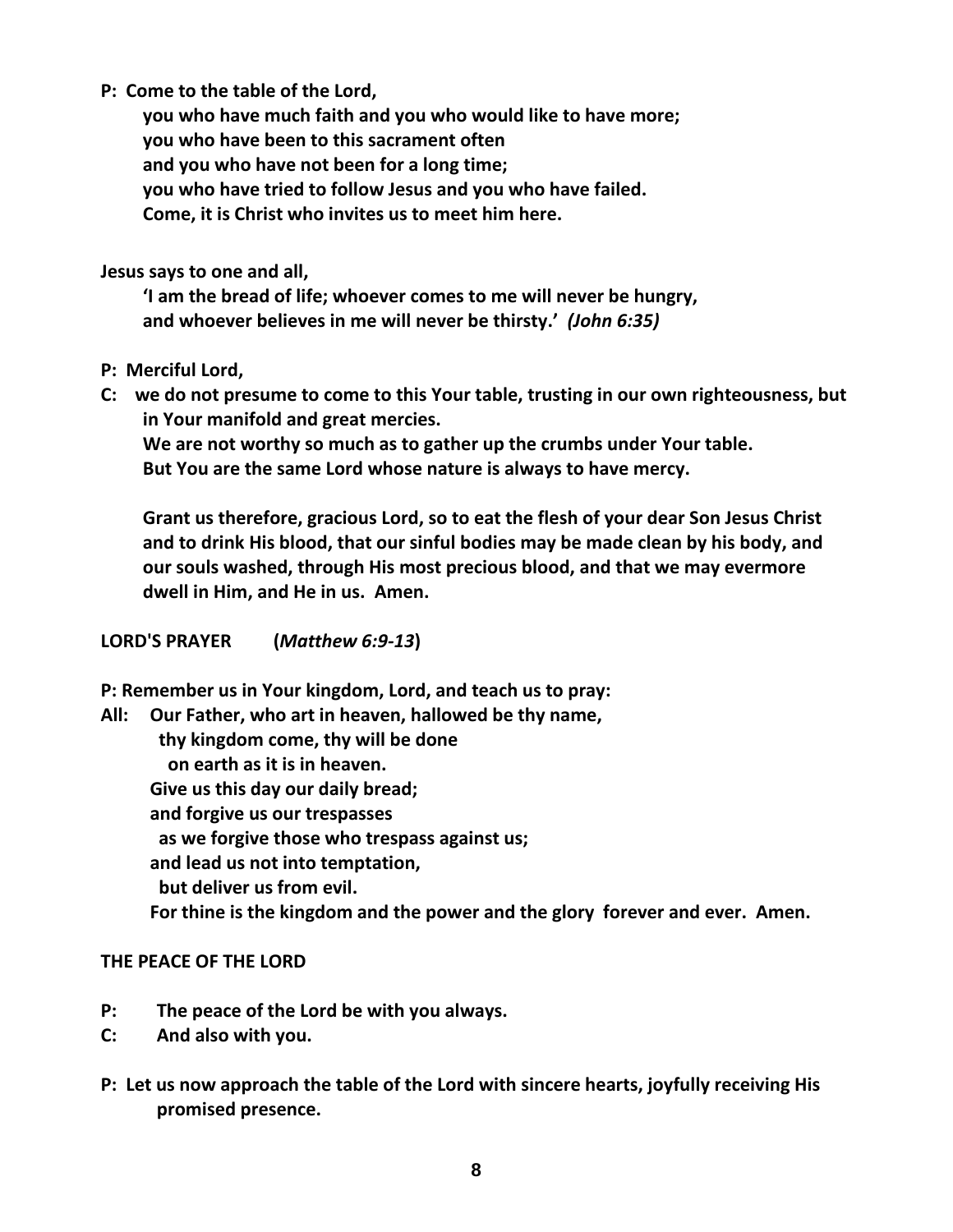#### **WORDS OF OUR LORD**

**P: With the very words of Christ we consecrate and partake of this sacred meal.** 

**Our Lord Jesus Christ, on the night when He was betrayed, took bread, and when He had given thanks, He broke it and gave it to the disciples and said: "Take, eat; this is My + body, which is given for you. This do in remembrance of Me."**

**P: Let us eat together the body of Christ.**

**In the same way also He took the cup after supper, and when He had given thanks, He gave it to them, saying: "Drink of it, all of you; this cup is the new testament in My + blood, which is shed for you for the forgiveness of sins. This do, as often as you drink it, in remembrance of Me."**

**P: Let us drink together from the cup of salvation, the blood of Christ shed for our sins.**

**POST-COMMUNION CANTICLE "We Praise You and Acknowledge You" (vs. 1)**

**We praise You and acknowledge You, O God, to be the Lord. The Father everlasting, by all the earth adored. To You all angel powers cry alound, the heavens sing. The cherubim and seraphim their praises to You bring: "O holy, holy, holy Lord God of Sabaoth; Your majesty and glory fill the heavens and the earth!"**

### **THANKSGIVING**

- **P: Gracious God, we thank you that in this sacrament you assure us of Your goodness and love. Accept our sacrifice of praise and thanksgiving and help us to grow in love and obedience, that we may serve you in the world and finally be brought to that table where all your saints feast with you forever.**
- **C: Father, we offer ourselves to You as a living sacrifice through Jesus Christ our Lord. Send us out in the power of your Spirit to live and work for your praise and glory. Amen.**

**BLESSING OF THE LORD** *Numbers 6:24–26*

**P: The Lord bless you and keep you**

**The Lord make His face shine on you and be gracious to you The Lord smile upon you and give you peace.**